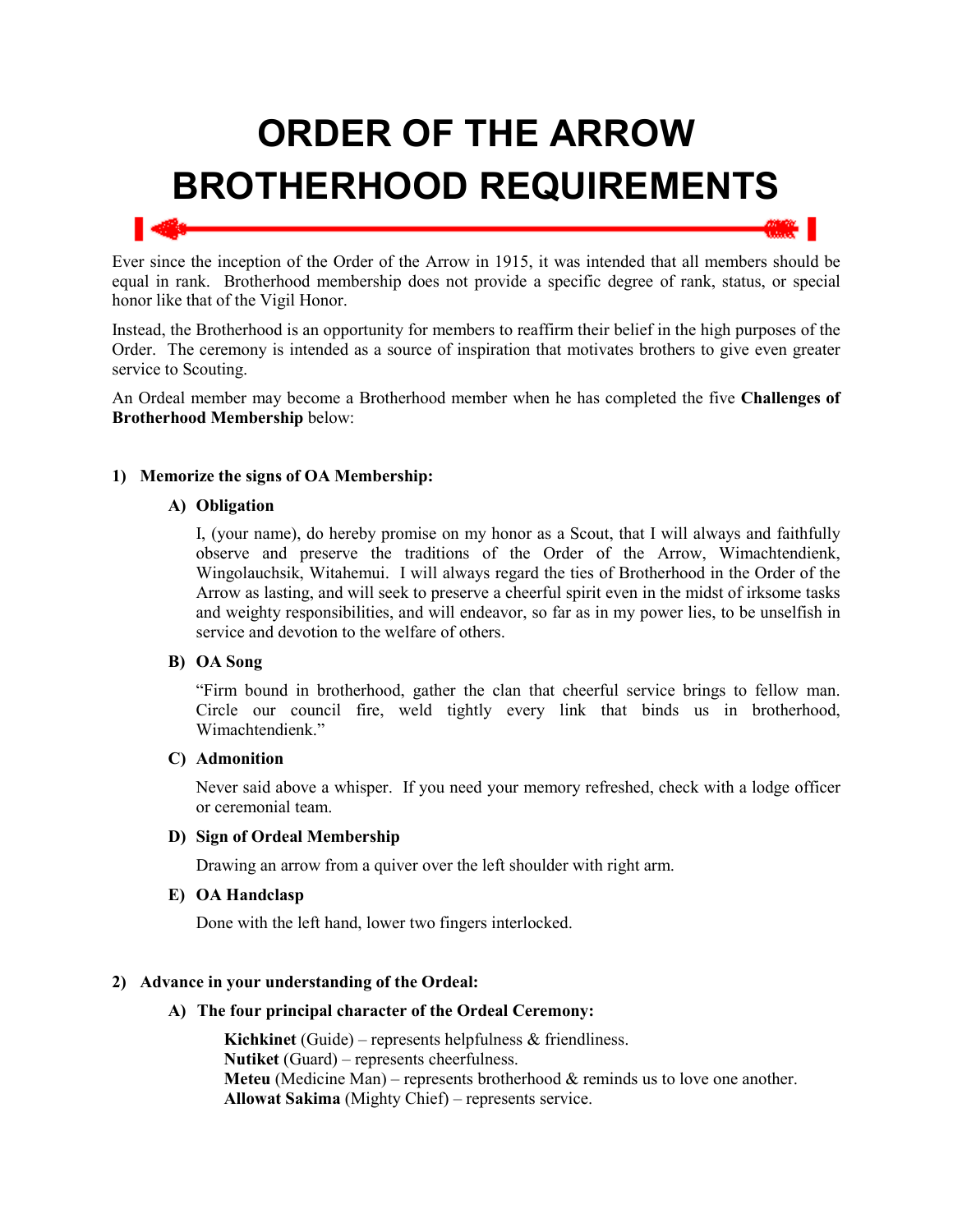- **B) The four tests of the Ordeal:** 
	- **Night Alone** to teach you self-reliance and to show that you are set apart from your fellow Scouts for something higher.
	- **24 Hours of Silence** to turn your thoughts inward to the things of the spirit.
	- **Scant Food** to teach you the virtues of self-denial.
	- **Arduous Toil for a Day** to indicate your willingness to serve others all through your life.
- C) **The Arrow** (as used in the Ordeal)
	- It is a **symbol of leadership**
	- Worn pointed high over the right shoulder as an outward symbol indicating that he possesses the qualities of leadership that the Arrow represents.

#### **D)** The True Name of the Order of the Arrow

• **"Wimachtendienk", Wingolauchsik, Witahemui"**, which means **"The Brotherhood of Cheerful Service"**.

#### **3) Serve Your Unit**

- A) Retain your registration in Scouting.
	- During a period of at least 10 months, strive to fulfill your obligation by continuing and expanding your service to your own Troop or Post.

#### **4) Plan for Service in your Lodge**

- A) Retain your registration in Tamegonit Lodge and keep your dues paid.
	- Be aware that acceptance of Brotherhood Membership involves a pledge of service to the Lodge.
	- Develop a concrete idea of how you plan to fulfill this pledge.

#### **5) Review Your Progress**

A) When you earnestly feel that you have met the four challenges above**, write a letter** to the

Lodge Secretary. In this letter:

- Explain what you think the obligation means.
- Describe how you have been fulfilling this Obligation in your unit and in your daily life, and how you have used your understanding of the Ordeal to aid in this service.
- Describe your specific plans for continuing this service in the future.
- Tell what the Order of the Arrow means to you, and why you are seeking Brotherhood Membership.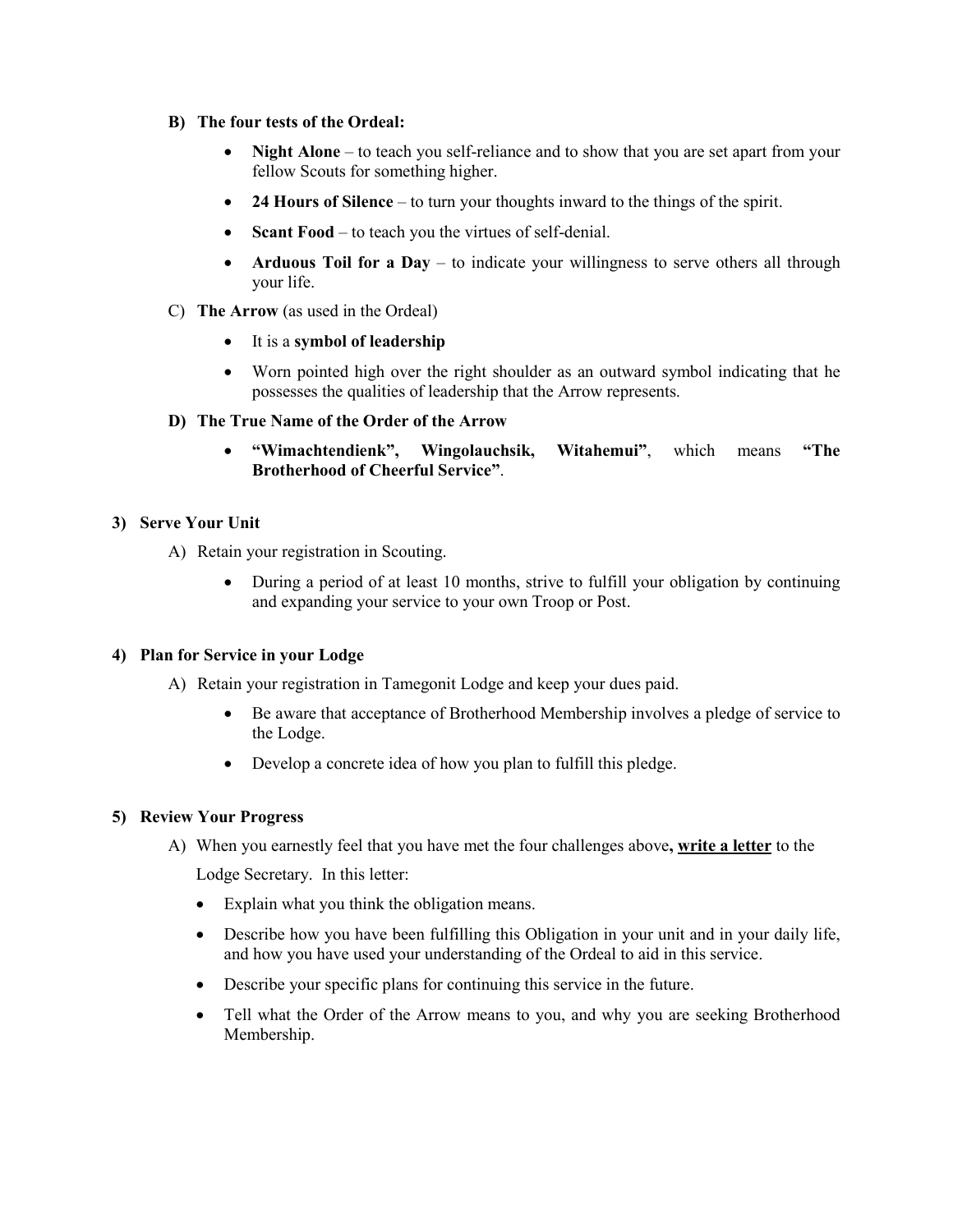When the five challenges have been completed, the Ordeal Member should present himself at the requested time, as a candidate for Brotherhood Membership. This may be done at any Penateka lodge fellowship or activity offering Brotherhood conversion.

At this time the Brotherhood Candidate will be given the opportunity to rededicate himself to the lodge and the OA by performing cheerful service during the fellowship or activity. He will also be told the time and place of his Brotherhood interview.

The Brotherhood Candidate should arrive at the Brotherhood interview in appropriate Indian outfit (A Scout Field uniform will be acceptable if the candidate has no Indian outfit). At this time, he should bring his letter to the Lodge Secretary as described in Challenge #5. The interview is a review of the Arrowmen's progress, and a time to ask any questions about the Brotherhood Ceremony.

Following the interview, the Brotherhood Ceremony will take place. All Ordeal Members who have successfully fulfilled the five challenges will be inducted as Brotherhood Members of the Order of the Arrow.



### *PROUCIATIOS*

| Wimachtendienk (Brotherhood) Wee-mok-ten-dee-enk<br><b>Wingolauchsik (Cheerfulness)</b> |                               |                     |
|-----------------------------------------------------------------------------------------|-------------------------------|---------------------|
|                                                                                         |                               | Win-go-lough-sik    |
| Witahemui (Service)                                                                     |                               | Wi-tah-hem-oo-ee    |
|                                                                                         |                               |                     |
|                                                                                         | Delaware Indians Lenni Lenape | Len-nee Len-ah-pee  |
| <b>The Chieftain</b>                                                                    | Chingachgook                  | Ching-gatch-gook    |
| Chieftain's son                                                                         | Uncas                         | <b>Un-cuss</b>      |
|                                                                                         |                               |                     |
| <b>Mighty Chief</b>                                                                     | <b>Allowat Sakima</b>         | Al-lo-wot Sa-kee-ma |
| <b>Medicine Man</b>                                                                     | Meteu                         | Mee-tay-o           |
| The Guard                                                                               | <b>Nutiket</b>                | Nu-te-ket           |
| The Guide                                                                               | Kichkinet                     | Kitch-kin-et        |
|                                                                                         |                               |                     |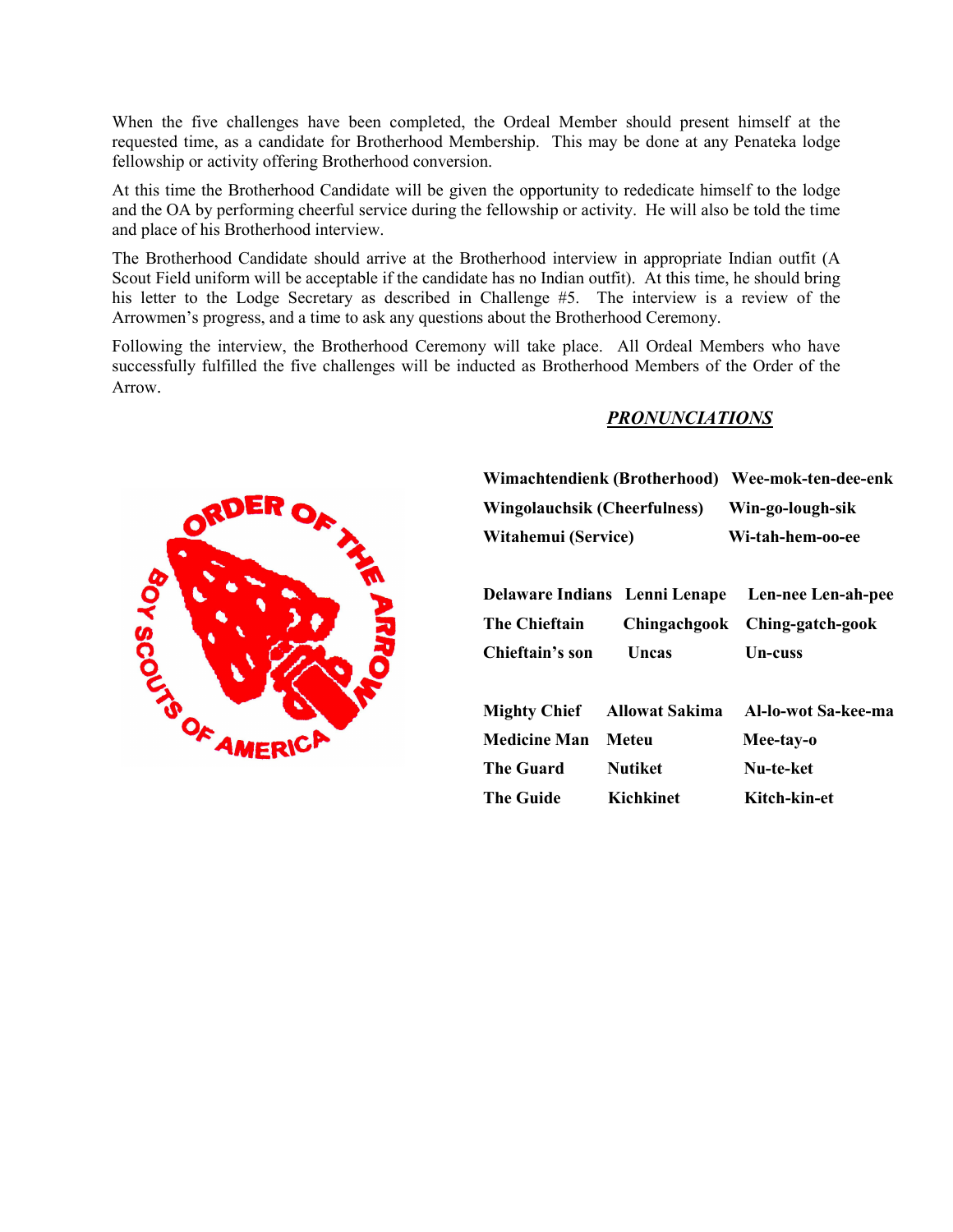# **ORDER OF THE ARROW BROTHERHOOD QUESTIOARE**

## THIS MATERIAL IS TO BE KNOWN BEFORE THE CEREMONY.

- 1. What is the name of initial membership in the Order of the Arrow? (Ordeal membership)
- 2. Why is it so called?
	- (Because it is preceded by a fourfold ordeal)
- 3. What are the four parts of this ordeal and their respective purposes?
	- ♦ A night of camping alone under the heavens, to prove my self-reliance
	- ♦ A day of arduous toil, to indicate my willingness to serve others
	- ♦ 24 hours of scant food, to demonstrate my power of self-denial
	- ♦ A like period of silence, to turn my thoughts inward
- 4. How were you prepared for the ordeal? (I was led by Kichkinet to the North end of the camp, where the significance of the Arrow was first revealed as I tested the bow.)
- 5. When you had completed the Ordeal, how were you dealt with? (I was placed on the trail which leads to the circle of the Lodge.)
- 6. By whom were you stopped first as you approached the circle? (By Nutiket, the guard, who asked if I had passed the Ordeal without flinching)
- 7. Who next barred your further progress? (Meteu, the Medicine Man, who inquired if I had been given the Admonition)
- 8. Had you been given the Admonition? (I had not, but Kichkinet, my guide, had and gave it for me)
- 9. Before whom did you then at last arrive? (Before Allowat Sakima, the chief of the fire, who asked if I had been completely prepared to receive the obligation)
- 10. What was Kichkinet's reply to this inquiry? (Only in binding them together)
- 11. How did Kichkinet call the attention of each of these officers to your presence? (By three taps of the hand on the right shoulder)
- 12. What did these taps represent? (The three parts of the Scout Oath)
- 13. How did each of the officers respond to Kichkinet's taps (By one tap, followed by two taps, on the right shoulder)
- 14. What did these taps represent? (The 12 points of the Scout Law)
- 15. How were you and your companions bound together? (By a rope, which until we took the Obligation, represented our tie to the Brotherhood)